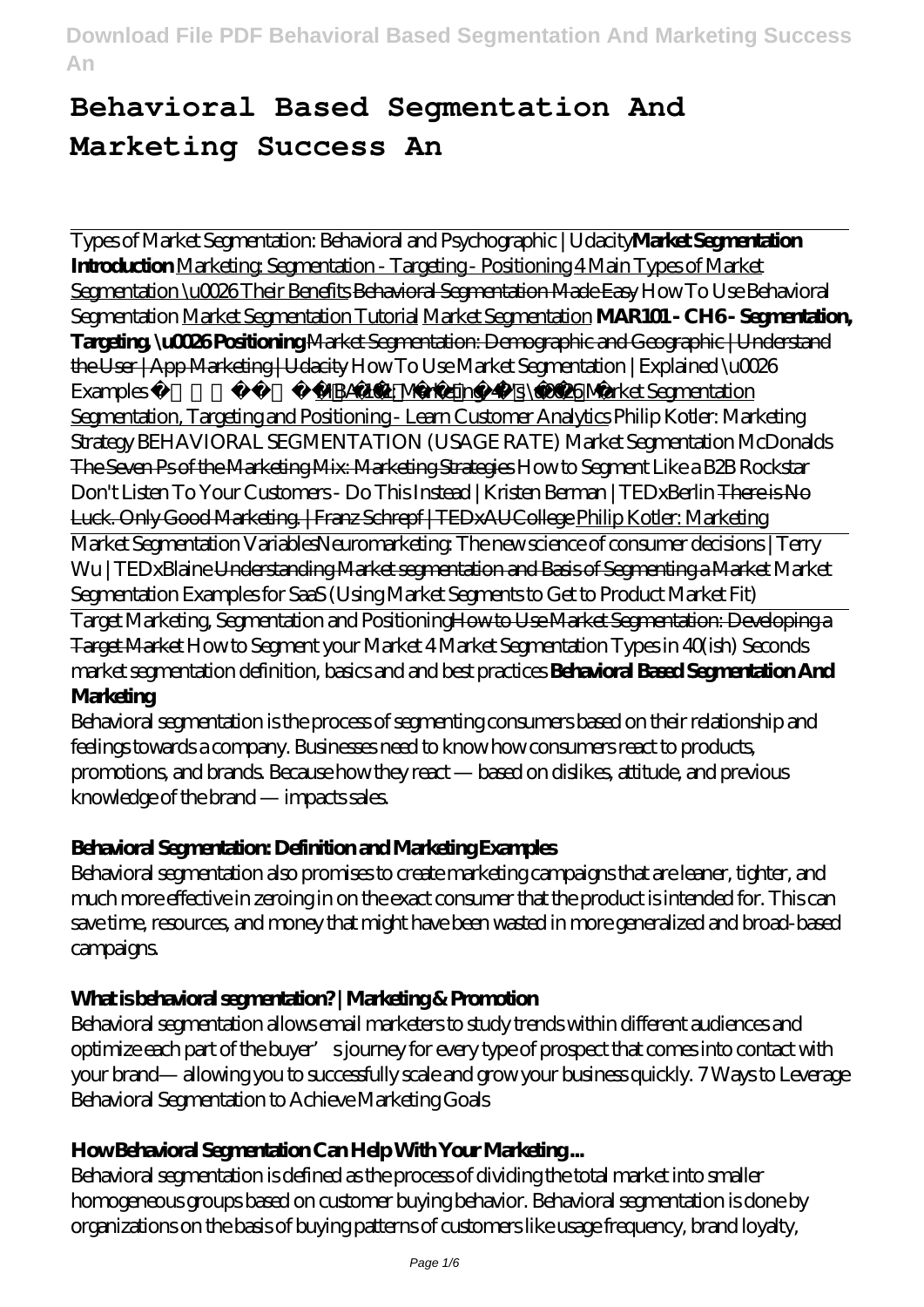benefits needed, during any occasion etc. It is done keeping in mind the needs and wants of a customer based on the behavior that they show.

## **Behavioral Segmentation Definition, Importance & Example ...**

Behavioral segmentation helps to fragment the consumer market into smaller segments based on the behavioral variables/traits helping the marketing team or the brands to utilize their resources in a much effective manner saving the unnecessary wastage of time. Types of Behavioral Market **Segmentation** 

# **Behavioral Marketing Segmentation | Examples and Types**

Behavioral segmentation divides the market into segments based on observed behaviors. The customer's actions on your website are documented and analyzed. You can observe the number of clicks, frequency of visits, time spent on the site, pages visited, purchases made, conversion rates etc.

# **Why Is Behavioral Segmentation Important For Marketers? - CTR**

Behavioral segmentation divides a population based on their behavior, the way the population respond to, use or know of a product. Consumer behavior is a subject studied in depth over time in marketing management. This is mainly because there are several factors which a consumer takes into consideration before taking a decision.

# **Behavioral Segmentation explained with Examples ...**

Behavioral segmentation that studies the behavior of consumers towards a product or service consists of different variables that are studied by marketers to accordingly devise a market strategy. Based on the particular requirement of the market, behavioral segmentation is divided into variables namely brand loyalty, benefit sought, readiness to buy/purchase, and usage-based segmentation.

# **Behavioral Segmentation Definition with ... - Marketing Tutor**

Behavioral segmentation divides consumers according to behavior patterns as they interact with a company. As the name suggests, this category of segmentation studies the behavioral traits of consumers — their knowledge of, attitude towards, use of, likes/dislikes of, or response to a product, service, promotion, or brand. The objective of behavioral marketing is to:

# **Defining Behavioral Segmentation with 7 Examples**

Behavioral segmentation is the process of sorting and grouping customers based on the behaviors they exhibit. These behaviors include the types of products and content they consume, and the cadence of their interactions with an app, website, or business. As marketers, we often walk a tightrope separating psychology and business.

# **10 Behavioral Segmentation Examples and Strategies | CleverTap**

Behavioral segmentation refers to a process in marketing which divides customers into segments depending on their behavior patterns when interacting with a particular business. These segments could include grouping customers by: Their attitude toward your product, brand or service; Their use of your product or service,

# **Behavioral Segmentation Defined with 4 Real-Life Examples ...**

Behavioural segmentation can help you focus your marketing strategy on consumers based on their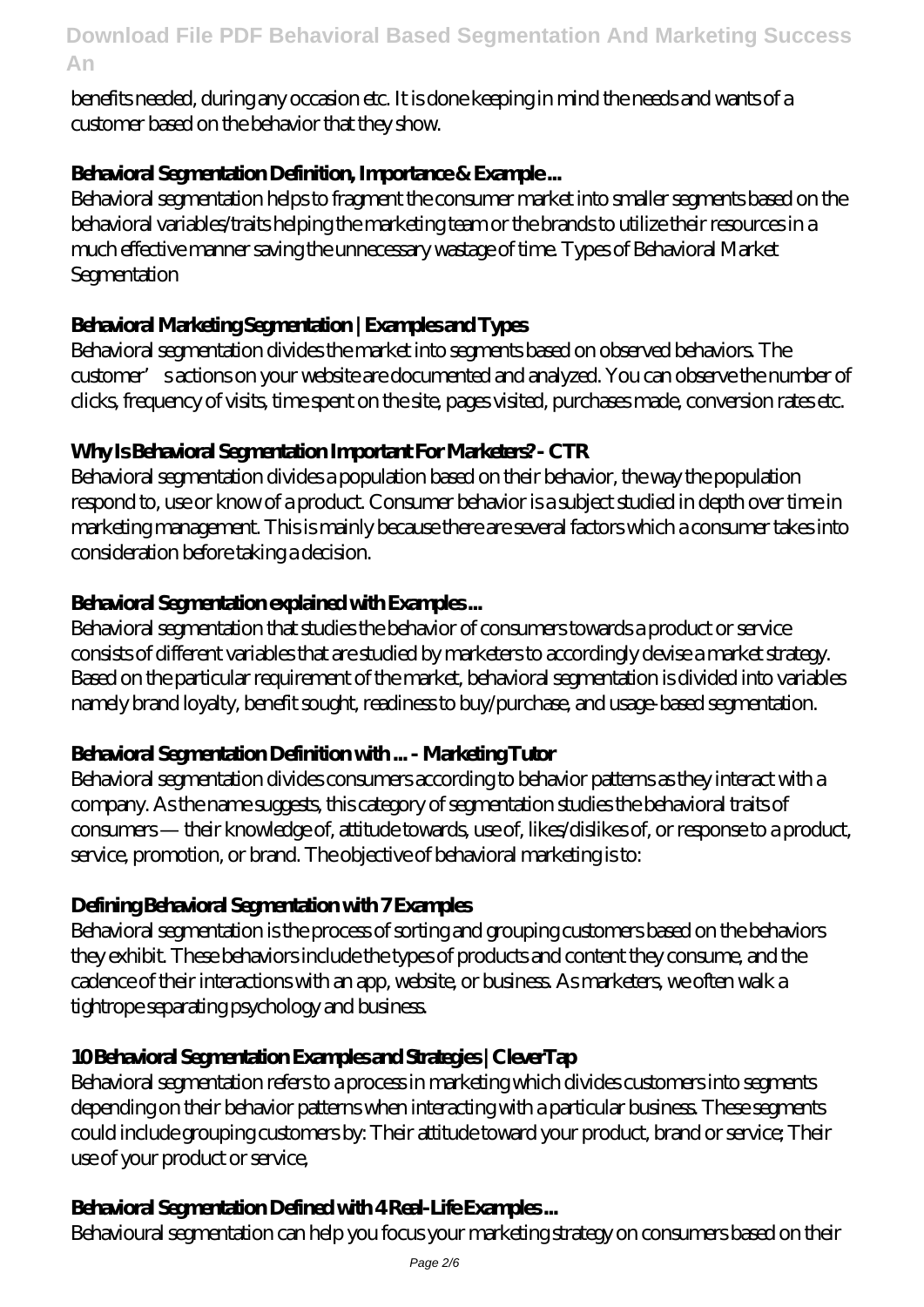behaviour. By understanding the consumers, the marketing efforts will be more effective and efficient. Learn more about marketing and behavioural segmentation and how you can optimize your marketing strategy to net more consumers.

## **Behavioural Segmentation: What is it? | Udemy Blog**

When it comes to marketing automation, few techniques are as beneficial as segmentation, which allows you to categorize your leads based on data that you've collected on them. This, in turn, allows you to personalize their experience more, thereby making your nurturing efforts more effective.

## **6 Behavioral Market Segmentation Examples - Stevens & Tate ...**

By examining the measures of marketing success from a behavioral perspective, the authors conceptualize three dimensions of behavioral technique that are critical for superior marketing success in...

## **(PDF) BEHAVIORAL-BASED SEGMENTATION AND MARKETING SUCCESS ...**

Market segmentation is a process of dividing a heterogeneous market into relatively more homogenous segments based on certain parameters like geographic, demographic, psychographic, and behavioural. It is the activity of dividing a broad consumer or business market, normally consisting of existing and potential customers, into sub-groups of consumers (known as segments) based on some type of ...

#### **Market segmentation - Wikipedia**

Companies that use behavioral segmentation can improve their marketing effectiveness by using the insights to create personalized experiences for audiences based on their needs, preferences, and stage of the buying process. Behavioral segmentation allows you to: Understand the attitudes, likes, and dislikes of prospects and customers.

#### **How to Use Behavioral Segmentation to Improve Marketing ...**

Types of behavioral segmentation. The basis for segmenting the market is characteristic of consumer buying behavior. Examples of variables are the frequency of purchases, loyalty, or benefits sought. Here are four types of behavioral segmentation. Usage. Marketers classify consumers based on the volume and frequency of purchases.

## **Behavioral Segmentation: Definition, Types, Advantages ...**

Behavioral segmentation refers to dividing your target market by what they do, not just who they are. This type of audience segmentation tracks different actions and activities a consumer takes, for example, their knowledge of, likes and dislike of, attitudes towards, or response to a company.

Types of Market Segmentation: Behavioral and Psychographic | Udacity**Market Segmentation Introduction** Marketing: Segmentation - Targeting - Positioning 4 Main Types of Market Segmentation \u0026 Their Benefits Behavioral Segmentation Made Easy How To Use Behavioral Segmentation Market Segmentation Tutorial Market Segmentation **MAR101 - CH6 - Segmentation,**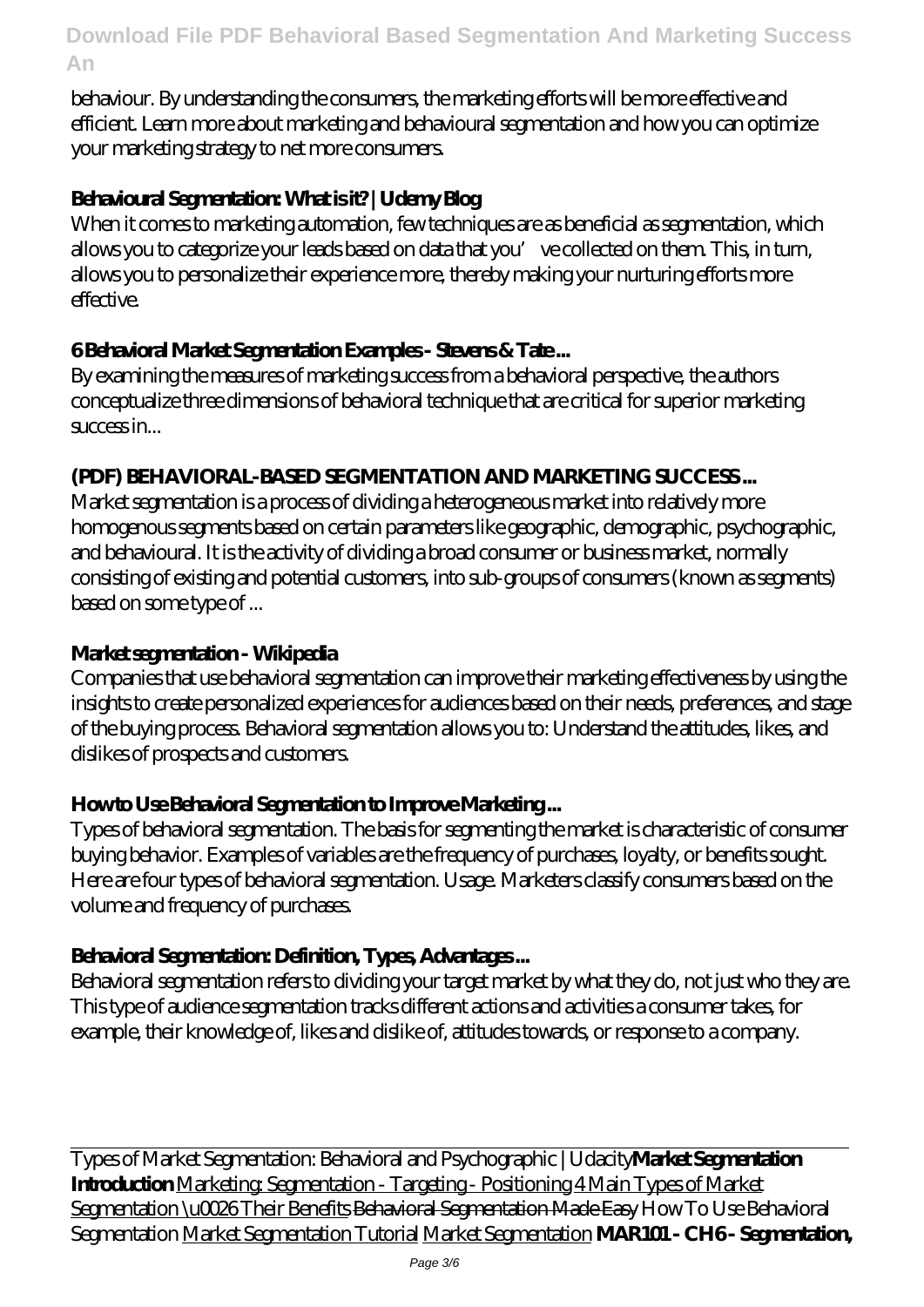**Targeting, \u0026 Positioning Market Segmentation: Demographic and Geographic | Understand** the User | App Marketing | Udacity *How To Use Market Segmentation | Explained \u0026 Examples* MBA 101: Marketing, 4P's \u0026 Market Segmentation Segmentation, Targeting and Positioning - Learn Customer Analytics *Philip Kotler: Marketing Strategy BEHAVIORAL SEGMENTATION (USAGE RATE) Market Segmentation McDonalds* The Seven Ps of the Marketing Mix: Marketing Strategies *How to Segment Like a B2B Rockstar* Don't Listen To Your Customers - Do This Instead | Kristen Berman | TEDxBerlin <del>There is No</del> Luck. Only Good Marketing. | Franz Schrepf | TEDxAUCollege Philip Kotler: Marketing Market Segmentation Variables*Neuromarketing: The new science of consumer decisions | Terry*

*Wu | TEDxBlaine* Understanding Market segmentation and Basis of Segmenting a Market *Market Segmentation Examples for SaaS (Using Market Segments to Get to Product Market Fit)*

Target Marketing, Segmentation and PositioningHow to Use Market Segmentation: Developing a Target Market *How to Segment your Market 4 Market Segmentation Types in 40(ish) Seconds market segmentation definition, basics and and best practices* **Behavioral Based Segmentation And**

## **Marketing**

Behavioral segmentation is the process of segmenting consumers based on their relationship and feelings towards a company. Businesses need to know how consumers react to products, promotions, and brands. Because how they react — based on dislikes, attitude, and previous knowledge of the brand — impacts sales.

## **Behavioral Segmentation: Definition and Marketing Examples**

Behavioral segmentation also promises to create marketing campaigns that are leaner, tighter, and much more effective in zeroing in on the exact consumer that the product is intended for. This can save time, resources, and money that might have been wasted in more generalized and broad-based campaigns.

## **What is behavioral segmentation? | Marketing & Promotion**

Behavioral segmentation allows email marketers to study trends within different audiences and optimize each part of the buyer's journey for every type of prospect that comes into contact with your brand— allowing you to successfully scale and grow your business quickly. 7 Ways to Leverage Behavioral Segmentation to Achieve Marketing Goals

# **How Behavioral Segmentation Can Help With Your Marketing ...**

Behavioral segmentation is defined as the process of dividing the total market into smaller homogeneous groups based on customer buying behavior. Behavioral segmentation is done by organizations on the basis of buying patterns of customers like usage frequency, brand loyalty, benefits needed, during any occasion etc. It is done keeping in mind the needs and wants of a customer based on the behavior that they show.

## **Behavioral Segmentation Definition, Importance & Example ...**

Behavioral segmentation helps to fragment the consumer market into smaller segments based on the behavioral variables/traits helping the marketing team or the brands to utilize their resources in a much effective manner saving the unnecessary wastage of time. Types of Behavioral Market Segmentation

# **Behavioral Marketing Segmentation | Examples and Types**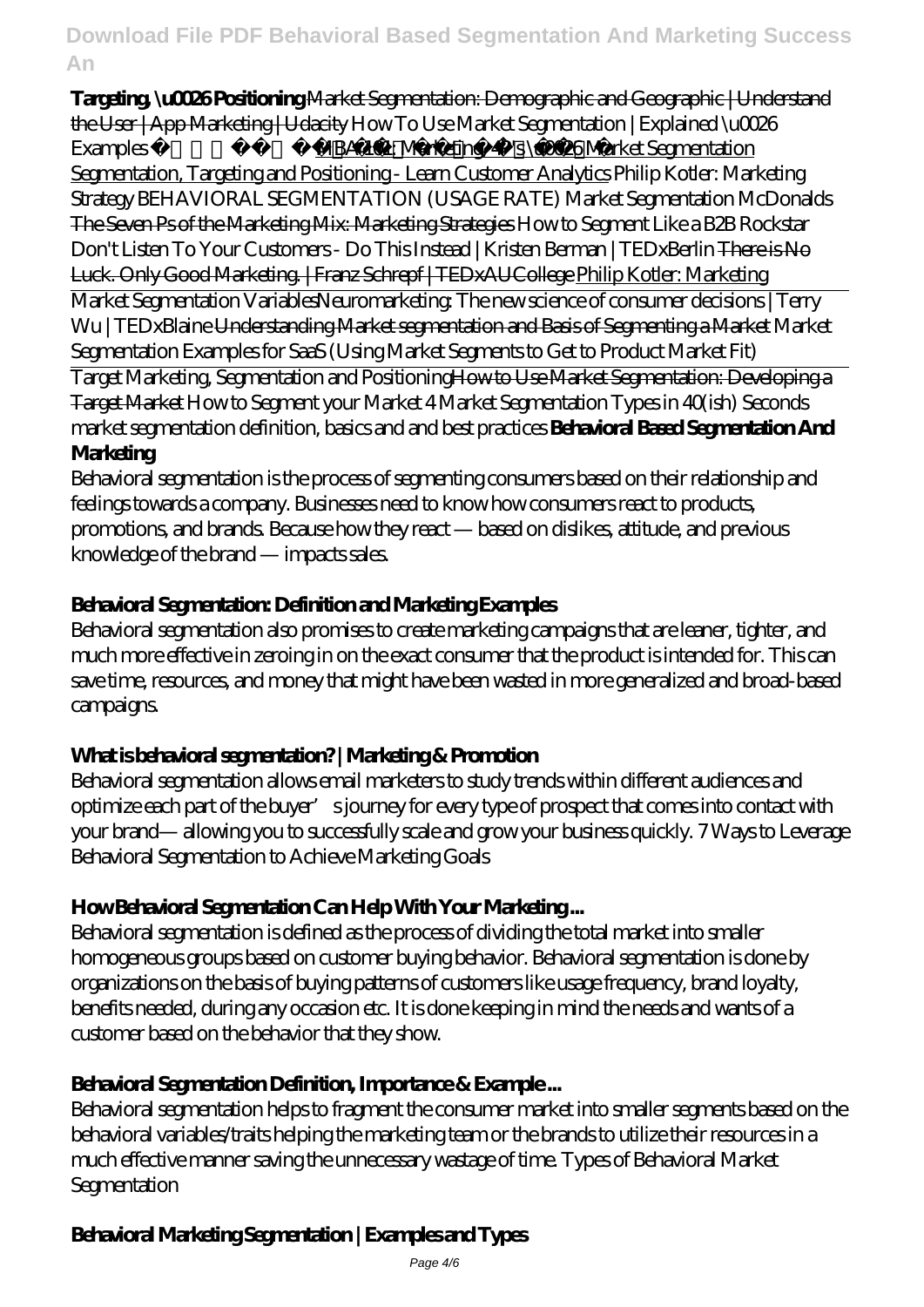Behavioral segmentation divides the market into segments based on observed behaviors. The customer's actions on your website are documented and analyzed. You can observe the number of clicks, frequency of visits, time spent on the site, pages visited, purchases made, conversion rates etc.

## **Why Is Behavioral Segmentation Important For Marketers? - CTR**

Behavioral segmentation divides a population based on their behavior, the way the population respond to, use or know of a product. Consumer behavior is a subject studied in depth over time in marketing management. This is mainly because there are several factors which a consumer takes into consideration before taking a decision.

#### **Behavioral Segmentation explained with Examples ...**

Behavioral segmentation that studies the behavior of consumers towards a product or service consists of different variables that are studied by marketers to accordingly devise a market strategy. Based on the particular requirement of the market, behavioral segmentation is divided into variables namely brand loyalty, benefit sought, readiness to buy/purchase, and usage-based segmentation.

#### **Behavioral Segmentation Definition with ... - Marketing Tutor**

Behavioral segmentation divides consumers according to behavior patterns as they interact with a company. As the name suggests, this category of segmentation studies the behavioral traits of consumers — their knowledge of, attitude towards, use of, likes/dislikes of, or response to a product, service, promotion, or brand. The objective of behavioral marketing is to:

#### **Defining Behavioral Segmentation with 7 Examples**

Behavioral segmentation is the process of sorting and grouping customers based on the behaviors they exhibit. These behaviors include the types of products and content they consume, and the cadence of their interactions with an app, website, or business. As marketers, we often walk a tightrope separating psychology and business.

#### **10 Behavioral Segmentation Examples and Strategies | CleverTap**

Behavioral segmentation refers to a process in marketing which divides customers into segments depending on their behavior patterns when interacting with a particular business. These segments could include grouping customers by: Their attitude toward your product, brand or service; Their use of your product or service,

#### **Behavioral Segmentation Defined with 4 Real-Life Examples ...**

Behavioural segmentation can help you focus your marketing strategy on consumers based on their behaviour. By understanding the consumers, the marketing efforts will be more effective and efficient. Learn more about marketing and behavioural segmentation and how you can optimize your marketing strategy to net more consumers.

#### **Behavioural Segmentation: What is it? | Udemy Blog**

When it comes to marketing automation, few techniques are as beneficial as segmentation, which allows you to categorize your leads based on data that you've collected on them. This, in turn, allows you to personalize their experience more, thereby making your nurturing efforts more effective.